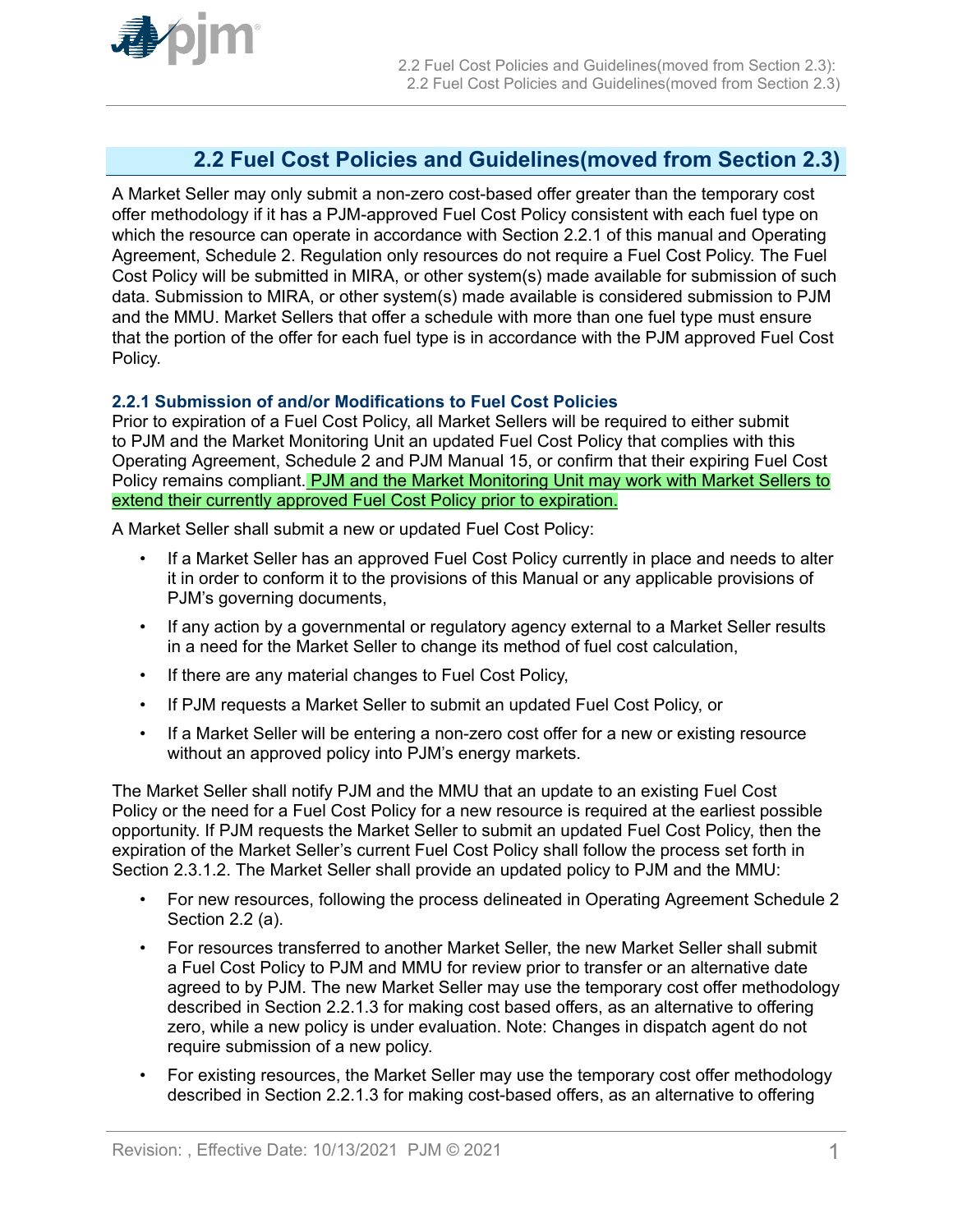

zero, while the requested update or new policy is under evaluation, in the absence of an approved Fuel Cost Policy.

## **2.2.1.1 PJM and MMU Review Timelines and Fuel Cost Policy Effective Date**

The MMU shall have an initial 10 Business Days to review a submitted Fuel Cost Policy and an additional 5 Business Days every time the Market Seller revises the Fuel Cost Policy. At any time, the Market Seller may request:

- PJM begin its review prior to the completion of the MMU review; or
- PJM delay its review until after the completion of the MMU review.

Immediately following the MMU's review, or at the Market Seller's request for PJM to review, PJM shall have 20 Business Days to review a submitted Fuel Cost Policy and an additional 5 Business Days or an agreed upon date between PJM and the Market Seller every time the Market Seller revises the Fuel Cost Policy. If PJM rejects a Market Seller's updated Fuel Cost Policy, PJM must include an explanation for why the Fuel Cost Policy was rejected in its written notification. All approved Fuel Cost Policies will have an effective date of the next operating day following approval, or a later date as indicated by PJM in its written notification to the Market Seller and MMU. The approved policy will be in effect until superseded or expired.

## **2.2.1.2 Expiration of a Fuel Cost Policy**

(a) PJM, in consultation with the Market Seller and with timely input and advice from the Market Monitoring Unit, may:

i. Update the Market Seller's Fuel Cost Policy expiration date, with at least 90 days notification to the Market Seller, due to a business rule change in the PJM governing documents.

ii. Immediately expire the Market Seller's Fuel Cost Policy with written notification to the Market Seller when a change in circumstance causes the Market Seller's fuel pricing and/or cost estimation method to be no longer consistent with the approved Fuel Cost Policy, this Operating Agreement, Schedule 2 or PJM Manual 15.

(b) If the Market Seller of a generation resource that has transferred from another Market Seller does not affirm the current approved Fuel Cost Policy on file, then such Fuel Cost Policy shall expire upon the generation resource's transfer of ownership.

(c) PJM shall notify the Market Seller and the Market Monitoring Unit in writing the updated Fuel Cost Policy expiration date and rationale for changing the expiration date.

(d) On the next business day following immediate expiration of a Fuel Cost Policy, the Market Seller may only submit a cost-based offer of zero or a cost-based offer that is consistent with the temporary cost offer methodology in Section 2.2.1.3 until a new Fuel Cost Policy is approved by PJM for the relevant resource.

(e) Market Sellers who have a Fuel Cost Policy that has been immediately expired by PJM will be provided a three (3) Business Day rebuttal period, starting from the date of expiration, to submit supporting documentation to PJM demonstrating that the expired Fuel Cost Policy accurately reflects the fuel pricing and/or estimation method documented in the previously approved Fuel Cost Policy that was expired. However, if, upon review of the Market Seller's supporting documentation, PJM determines that the expired policy accurately reflects the Market Seller's actual methodology used to develop the cost-based offer that was submitted at the time of expiration and that the Market Seller has not violated its Fuel Cost Policy, then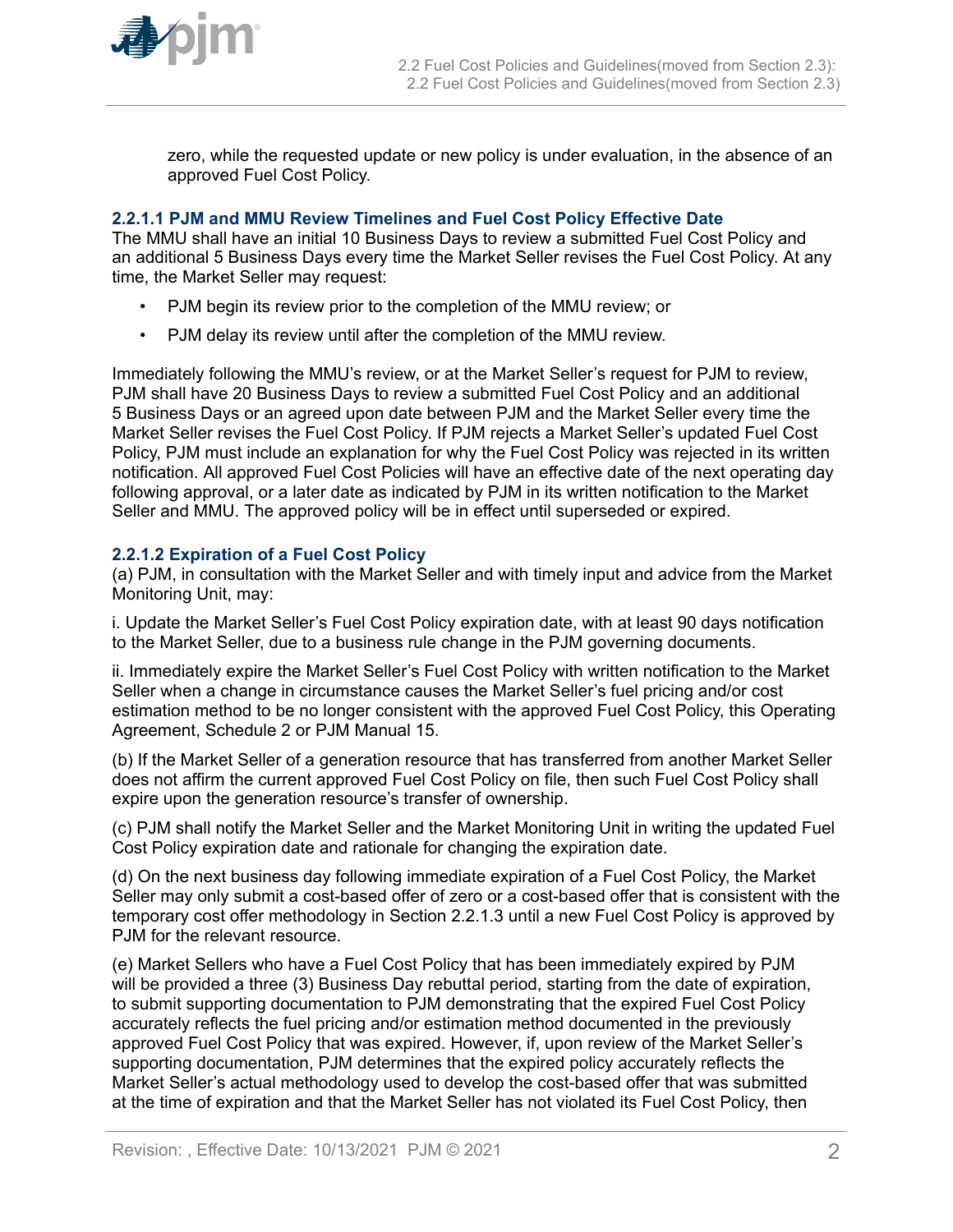

PJM will make whole the Market Seller via uplift payments for the time period for which the applicable Fuel Cost Policy had been expired and the generation resource was mitigated to its cost-based offer.

# **2.2.1.3 Temporary Cost Offer Methodology**

The temporary cost offer methodology is intended to serve as a temporary Fuel Cost Policy for Market Sellers negotiating a new policy with PJM in good faith for the following:

- Generation resources that initiate participation in the PJM Energy Market
- Generation resources transferring from one Market Seller to another
- If the Market Seller does not have an approved Fuel Cost Policy in place upon expiration of its previously approved policy

The temporary cost offer methodology shall be comprised of the index settle price at the PJM assigned commodity pricing point multiplied by heat input curves submitted by the Market Seller, in accordance with Section 2.1:

- For generation resources that opt-out of intraday offers, the last published closing index settle price shall be used for all hours of the Operating Day
- For generation resources that opt-in to intraday offers, index settle prices shall be based on the last published closing settle price for a ll hours of the Operating Day to reflect the:
	- o Last published closing settle price, if decreased, for hours ending 11 through 24 for natural gas
	- o Last published closing settle price, if decreased, for all hours of the Operating Day for all other fuel types

The commodity pricing point and index publication source shall be assigned by PJM in consultation with the Market Seller and with timely input and advice from the IMM.

## **2.2.2 Fuel Cost Calculation**

The method of calculation of fuel cost may be updated by the Market Seller no more frequently than once every 12 months, on a rolling basis, unless required to be changed per Section 2.2.1.

Each Market Seller must review and document its fuel costs in MIRA, or other system(s) made available for submission of such data, at minimum once per month (12 times per year). Additionally, each review must occur within forty (40) days of the preceding review. The results of this review will be used to determine whether a fuel cost update and subsequent change to the Fuel Cost Policy is necessary.

The method of calculation of fuel cost in MIRA, or other system(s) made available for submission of such data, may include the use of actual fuel prices paid, e.g. the contract price paid for fuel, or the spot price for fuel. The contract price for fuel must include the locational cost of fuel for the generating unit. The source used for spot price for fuel must be publicly available, and reflect the locational cost of fuel for the generating unit, and be verifiable by PJM or the IMM after-the-fact. The locational cost of fuel shall include specification of any additional incremental costs of delivery for the generating unit.

Gas pipeline penalties are not permitted to be included with a Market Seller's cost-based offer. Gas pipeline penalties, as referenced herein, are charges that are incurred for taking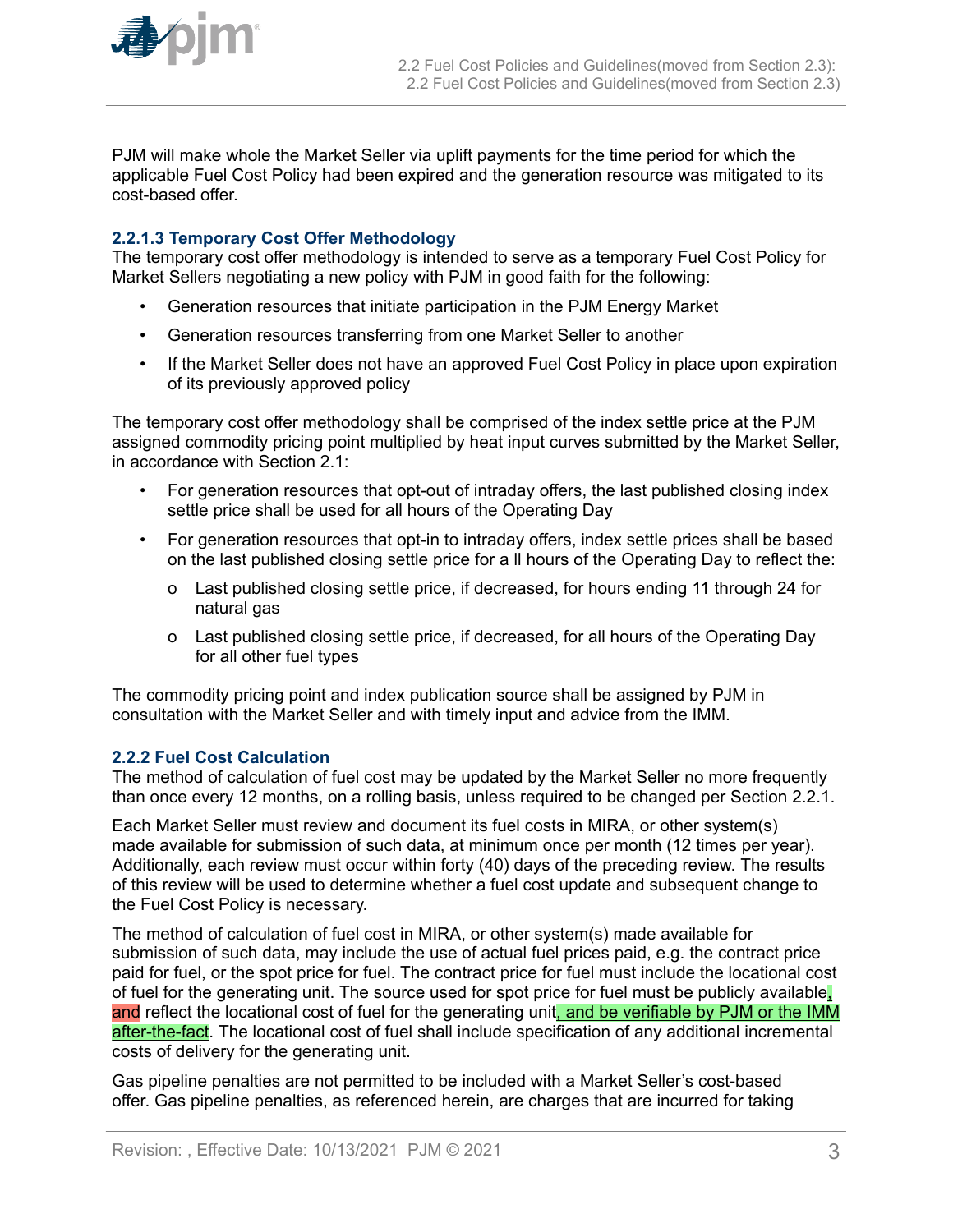unauthorized gas in violation of an interstate pipeline and/or LDC tariff or contract. In addition, gas balancing charges from ratable take gas cannot be included in a Market Seller's cost-based offer. However, gas pipeline storage, park and loan, or other similar tariff-based rate for gas balancing can be included in the cost-based offer once these expenses are incurred. Gas balancing due to a change in ownership cannot be included.

Each Market Seller must document a standardized method or methods for calculating fuel costs in the Day Ahead offer period. Fuel cost updates in the Rebid and Intraday periods are optional. If a Market Seller chooses to update fuel cost in the Rebid and/or Intraday they must document a standardized method or methods for those updates and idefine objective triggers like specific time periods, Hot/Cold Weather Alerts, pipeline events or notices, or liquidity volumes for optional updates during those periods in their Fuel Cost Policy.

In order to Opt In to Intraday Offers, Market Seller must validate their cost offers once per day or business day at a defined time period specified in the Fuel Cost Policy during the Intraday and update their cost-based offer intraday if costs change from original input used to create the day-ahead cost offer. Cost-based offers may be increased but must be decreased. Additional updates during the Intraday are optional. However, Market Sellers must define objective triggers like specific time periods, Hot/Cold Weather Alerts, pipeline events or notices, or liquidity volumes for each additional update.

Each Market Seller must account for situations where applicable indices or other objective market measures are not sufficiently liquid by documenting in the Fuel Cost Policy the alternative means actually utilized by the Market Seller to price the applicable fuel used in the determination of its cost-based offers, such as specifing alternative pricing points or documented quotes for the procurement of natural gas.

Each Market Seller will be responsible for establishing its own method of calculating delivered fossil fuel cost, limited to inventoried cost, replacement cost or a combination thereof, which reflects the way fuel is purchased or scheduled for purchase.

The method of calculation will be consistent with the current effective Fuel Cost Policy and may only be changed by receipt of final approval pursuant to Section 2.2.1. Fossil fuel cost adjustments compensating for previous estimate inaccuracies should not be considered when determining the basic fossil cost component of Total Fuel Related Cost.

Units that co-fire more than one fuel shall weight average the cost of the fuel on a per MMBtu basis. Units that fire solid waste, bio-mass, or landfill gas shall include the cost of such fuel when calculating the average even when the cost of such fuel is negative. However, cost offers for units that fire solid waste, biomass, or landfill gas are not required to be less than zero.

# **2.2.3 Total Fuel Related Costs**

**Total Fuel Related Cost** is the sum of fuel costs, emission allowance cost, maintenance cost, and operating cost.

## $TotalFuelRelatedCosts =$

FuelCosts  $+ S0_2$ AllowanceCost  $+ C0_2$ AllowanceCost  $+ NO_x$ AllowanceCost + MaintenanceAdder + OperatingCostAdder

Escalation of previous year dollar amounts is permitted when the term of calculation exceeds twelve months. When used, escalation indexes will be the same as those developed for calculation of incremental Maintenance Adders.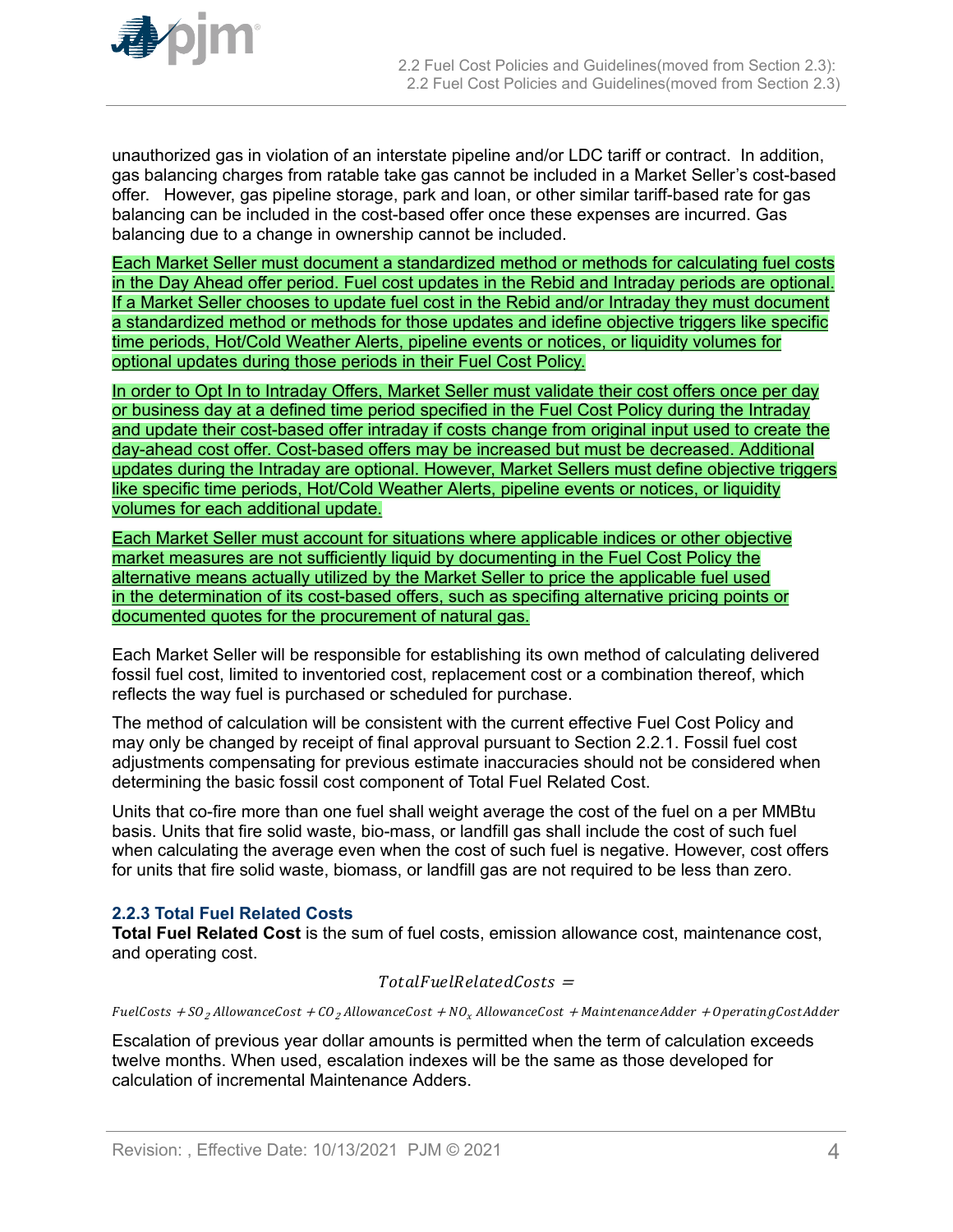

# **2.2.4 Types of Fuel Costs**

**Basic Fuel Cost** – The cost of fuel calculated as stated in the Market Sellers' Fuel Cost Policy (excluding fixed lease expenses).

#### **Note:**

Basic Fuel Cost for each unit type will be addressed in subsequent sections.

**Incremental Energy Cost** –The incremental heat or fuel required to produce an incremental MWh at a specific unit loading level multiplied by the applicable Performance Factor, multiplied by the fuel cost plus the appropriate maintenance & operating cost.

**Total Cost** – The total theoretical heat input minus the no-load heat input at a specific unit loading level, multiplied by the applicable Performance Factor, multiplied by the fuel cost plus the appropriate maintenance & operating cost, plus the No-Load Cost.

#### **2.2.5 Emission Allowances**

Each unit that requires SO $_2$  /CO $_2$  /NO $_\mathrm{x}$  emission allowances (EAs) to operate may include in the unit's TFRC the cost (\$/MMBtu) of the EAs as determined in the Market Seller's Emissions Policy.

Each Market Seller must submit a policy that would state the method of determining the cost of SO $_2$  /CO $_2$  /NO $_\mathrm{x}$  EAs for evaluation pursuant to the Cost Methodology and Approval Process. An example of the calculation must be included in the policy. The method of calculation may be changed only after evaluation pursuant to the Cost Methodology and Approval Process and should be updated at least annually

The period used for determining the projected SO $_2$  /CO $_2$  /NO $_\mathrm{\chi}$  discharge and the MMBtu's burned must be included in the Market Seller's policy and may be based on historical or projected data.

For units that have dual fuel firing capability, a Market Seller should use different EA factors based on the SO $_2$  /CO $_2$  /NO $_\mathrm{x}$  emitted for each particular fuel or fuel mix.

NOx  $/CO<sub>2</sub>$  emissions costs will be included in TFRC only during a NOx  $/CO<sub>2</sub>$  compliance period and only by affected generating units. Details of the cost calculation methodology and example calculations will be contained in each Market Seller's Emissions policy. Compliance requirements and dates may vary by geographic region.

Emissions adder calculations must be submitted to PJM and the MMU for review annually, in accordance with Operating Agreement Schedule 2 Section 3.

#### **2.2.6 Leased Fuel Transportation Equipment**

**Leased Fuel Transportation Equipment Cost** –Expenses incurred using leased equipment to transport fuel to the plant gate. If expenses are fixed, they must be excluded from fuel cost determination.

When calculating the Total Fuel Related Costs, fixed charges for transportation equipment (e.g., pipelines, train cars, and barges) should be excluded. Dollars that represent lease charges are considered fixed charges if the total amount to be paid over a period is fixed regardless of the amount of fuel transported. Should the terms of the lease agreement be such that there is a fixed charge plus a charge for every unit of fuel delivered, the "charge per unit of fuel